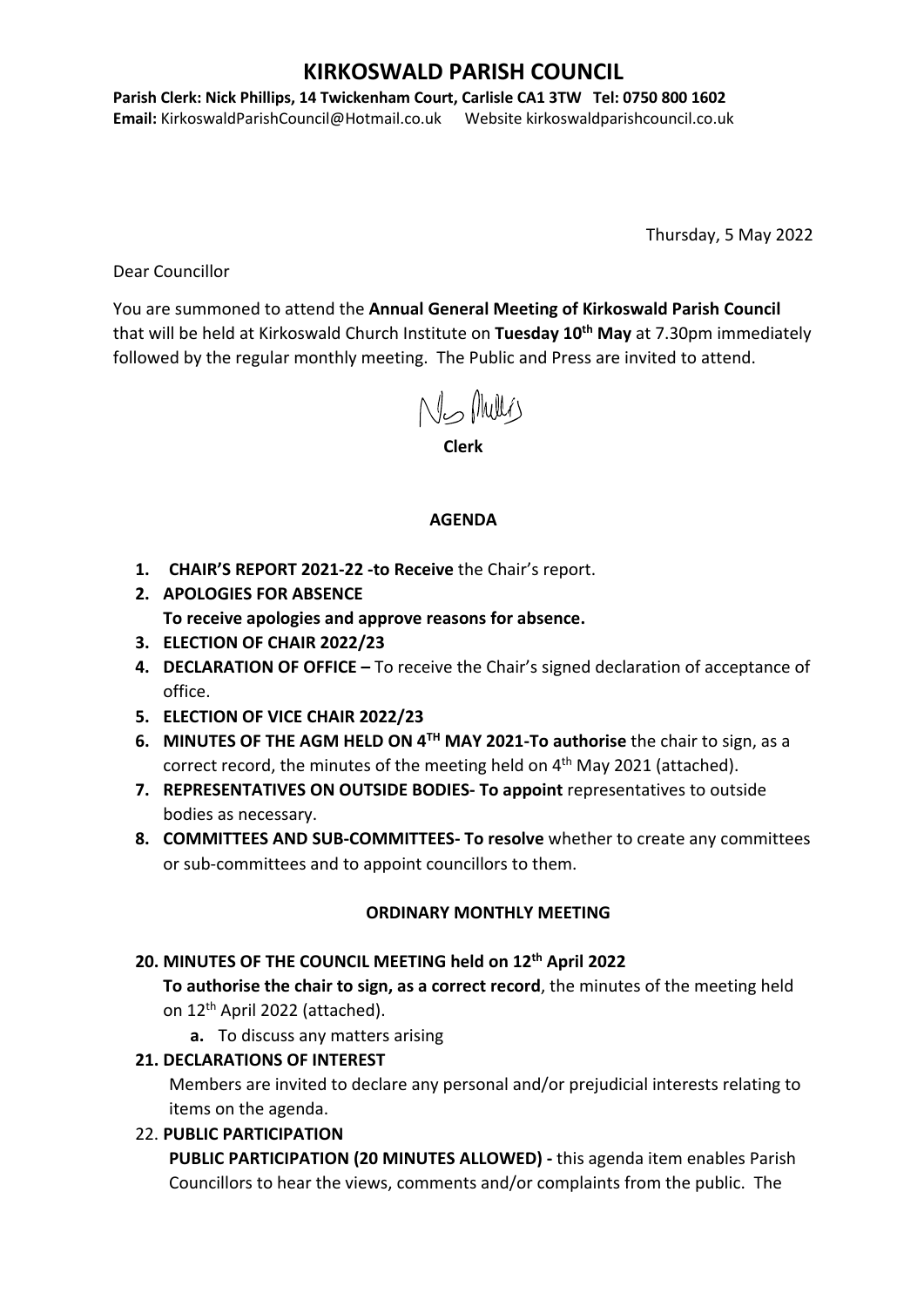# **KIRKOSWALD PARISH COUNCIL**

**Parish Clerk: Nick Phillips, 14 Twickenham Court, Carlisle CA1 3TW Tel: 0750 800 1602 Email:** KirkoswaldParishCouncil@Hotmail.co.uk Website kirkoswaldparishcouncil.co.uk

Parish Councillors can respond. However (unless the items are already on the agenda) no council decisions can be taken at this meeting but, if appropriate, the matters can be put onto a future agenda for decision.

23. **DISTRICT COUNCILLOR AND COUNTY COUNCILLOR REPORTS – to receive** items for information (items raised for decision will appear on the agenda for the next meeting subject to agreement by the council.)

#### **24. POLICE MATTERS –**

- **a. to resolve** whether to submit any matters to the Local Focus Hub.
- **b.** to **receive** any information on any Police matters
- **25. HIGHWAYMAN'S REPORT** to receive and discuss any matters arising.
- **26. CHURCH INSTITUTE** to receive a report.

#### 27. **FINANCE**

**a. Payments- to authorise** schedule of payments totalling £4868.88 (VN 01 & 04- 14)

| VN          | Inv. Date  | <b>PAYEE</b>                        | CHO.<br>NO. | Purpose of<br><b>Expenditure</b> | <b>AMOUNT</b><br>£ | <b>VAT</b><br><b>INCLUDED</b> | <b>NET</b><br><b>AMOUNT</b> |
|-------------|------------|-------------------------------------|-------------|----------------------------------|--------------------|-------------------------------|-----------------------------|
|             |            |                                     |             |                                  |                    | £                             | £                           |
|             |            |                                     |             | Salary and                       |                    |                               |                             |
| <b>VN01</b> | 3/5/2022   | R Lyottis                           | <b>EP</b>   | <b>Expenses April</b>            | 300.93             |                               | 300.93                      |
| <b>VN04</b> | 08/04/2022 | J Tea                               | EP          | Leaving gifts<br>for Clerk       | 58.99              |                               | 58.99                       |
| <b>VN05</b> | 28/04/2022 | CALC                                | EP          | Annual<br>Subscription           | 222.86             |                               | 222.86                      |
| <b>VN06</b> | 10/05/2022 | N Phillips                          | EP          | Salary May                       | 293.28             |                               | 293.28                      |
| <b>VN07</b> | 10/05/2022 | N Phillips                          | EP          | <b>Expenses May</b>              | 17.82              |                               | 17.82                       |
| <b>VN08</b> | 26/04/2022 | J Dawes                             | EP          | <b>Audit Fee</b>                 | 75.00              | $\qquad \qquad \blacksquare$  | 75.00                       |
| <b>VN09</b> | 04/05/2022 | <b>KO Methodist</b><br>Church       | <b>EP</b>   | Grant                            | 1,000.00           |                               | 1,000.00                    |
| <b>VN10</b> | 04/05/2022 | KO PCC                              | EP          | Grant                            | 1,000.00           |                               | 1,000.00                    |
| <b>VN11</b> | 04/05/2022 | Renwick<br>Reading Room             | EP          | Grant                            | 500.00             |                               | 500.00                      |
| <b>VN12</b> | 04/05/2022 | Fellrunner<br><b>Village Bus</b>    | EP          | Grant                            | 250.00             |                               | 250.00                      |
| <b>VN13</b> | 04/05/2022 | Renwick<br>Church                   | EP          | Grant                            | 900.00             | $\overline{\phantom{a}}$      | 900.00                      |
| <b>VN14</b> | 04/05/2022 | <b>Great North Air</b><br>Ambulance | EP          | Donation                         | 250.00             |                               | 250.00                      |

b. **Monthly reconciliation (May 2022) – to receive and note** the reconciliation and balances.

- c. **Monthly Budget- To receive and note** the monthly budget overview.
- d. **Receipt – to note** receipt from Eden District Council precept £15615 (Ref R01) and Scottish Midland (Ref R02) of £150
- e. To approve the annual return 2021/22 and sign the Statement of Governance (papers attached).